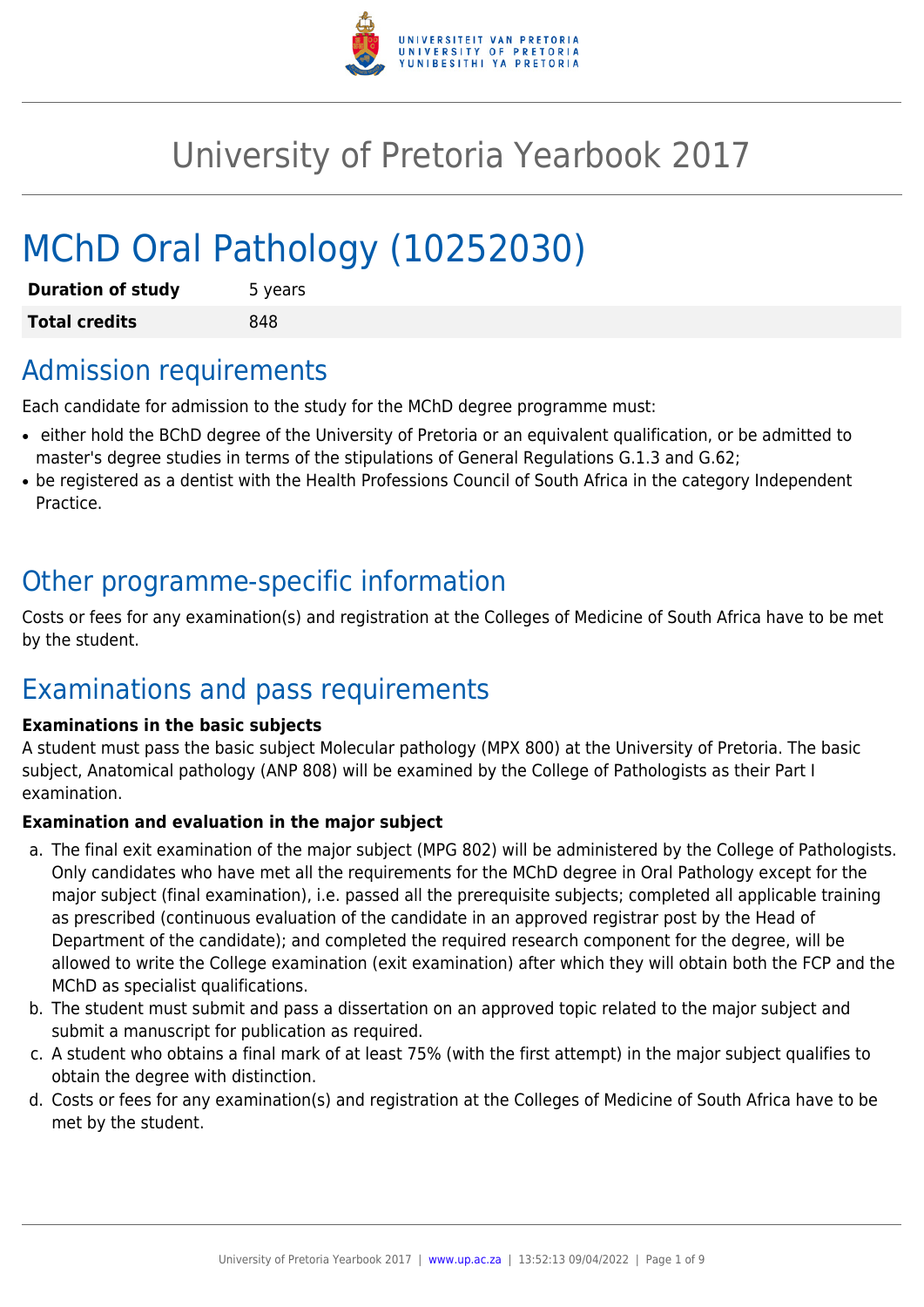

# Exemption

Exemption may be granted by the Dean, on the recommendation of the Head of Department by virtue of comparable training and/or experience in terms of the requirements of School Regulations, with the proviso that exemption from the examination and evaluation in the major subject may not be granted.

**Please note**: The regulations of the Health Professions Council of South Africa, as published in the Government Gazette No. 4631 of 11 January 1991 – Notice No. R.40 (as amended), will be used as a criterion in determining the period of exemption.

# Pass with distinction

A student who obtains a final mark of at least 75% (with the first attempt) in the major subject qualifies to obtain the degree with distinction.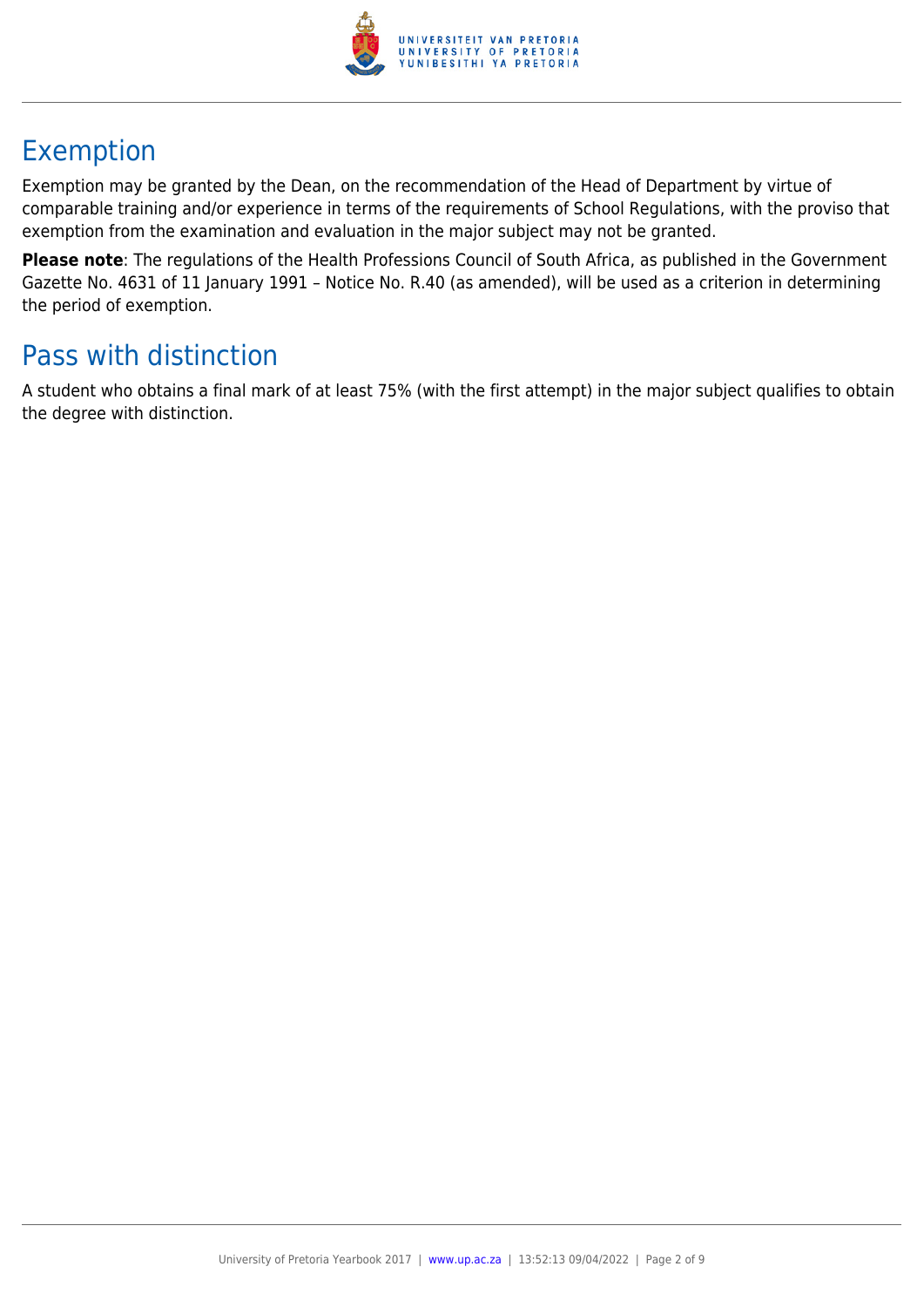

**Minimum credits: 668**

# **Core modules**

# **Anatomical pathology 808 (ANP 808)**

| <b>Module credits</b>         | 48.00                                      |
|-------------------------------|--------------------------------------------|
| <b>Prerequisites</b>          | No prerequisites.                          |
| Language of tuition           | Separate classes for Afrikaans and English |
| <b>Academic organisation</b>  | Anatomical Pathology                       |
| <b>Period of presentation</b> | Year                                       |

#### **Oral pathology 802 (MPG 802)**

| <b>Module credits</b>         | 500.00                                     |
|-------------------------------|--------------------------------------------|
| <b>Prerequisites</b>          | No prerequisites.                          |
| Language of tuition           | Separate classes for Afrikaans and English |
| <b>Academic organisation</b>  | Oral Pathology and Oral Biolog             |
| <b>Period of presentation</b> | Year                                       |

#### **Molecular pathology 800 (MPX 800)**

| <b>Module credits</b>         | 120.00                                            |
|-------------------------------|---------------------------------------------------|
| <b>Prerequisites</b>          | No prerequisites.                                 |
| <b>Contact time</b>           | 1 practical per week, 1 discussion class per week |
| Language of tuition           | Afrikaans and English is used in one class        |
| <b>Academic organisation</b>  | Oral Pathology and Oral Biolog                    |
| <b>Period of presentation</b> | Year                                              |

# **Ethics and human rights 800 (EHR 800)**

| <b>Module credits</b>         | 0.00                           |
|-------------------------------|--------------------------------|
| Language of tuition           | Module is presented in English |
| <b>Academic organisation</b>  | <b>School of Dentistry</b>     |
| <b>Period of presentation</b> | Year                           |
|                               |                                |

## **Applied research methodology 802 (TNM 802)**

| <b>Module credits</b>        | 0.00                           |
|------------------------------|--------------------------------|
| Language of tuition          | Module is presented in English |
| <b>Academic organisation</b> | Health Sciences Dean's Office  |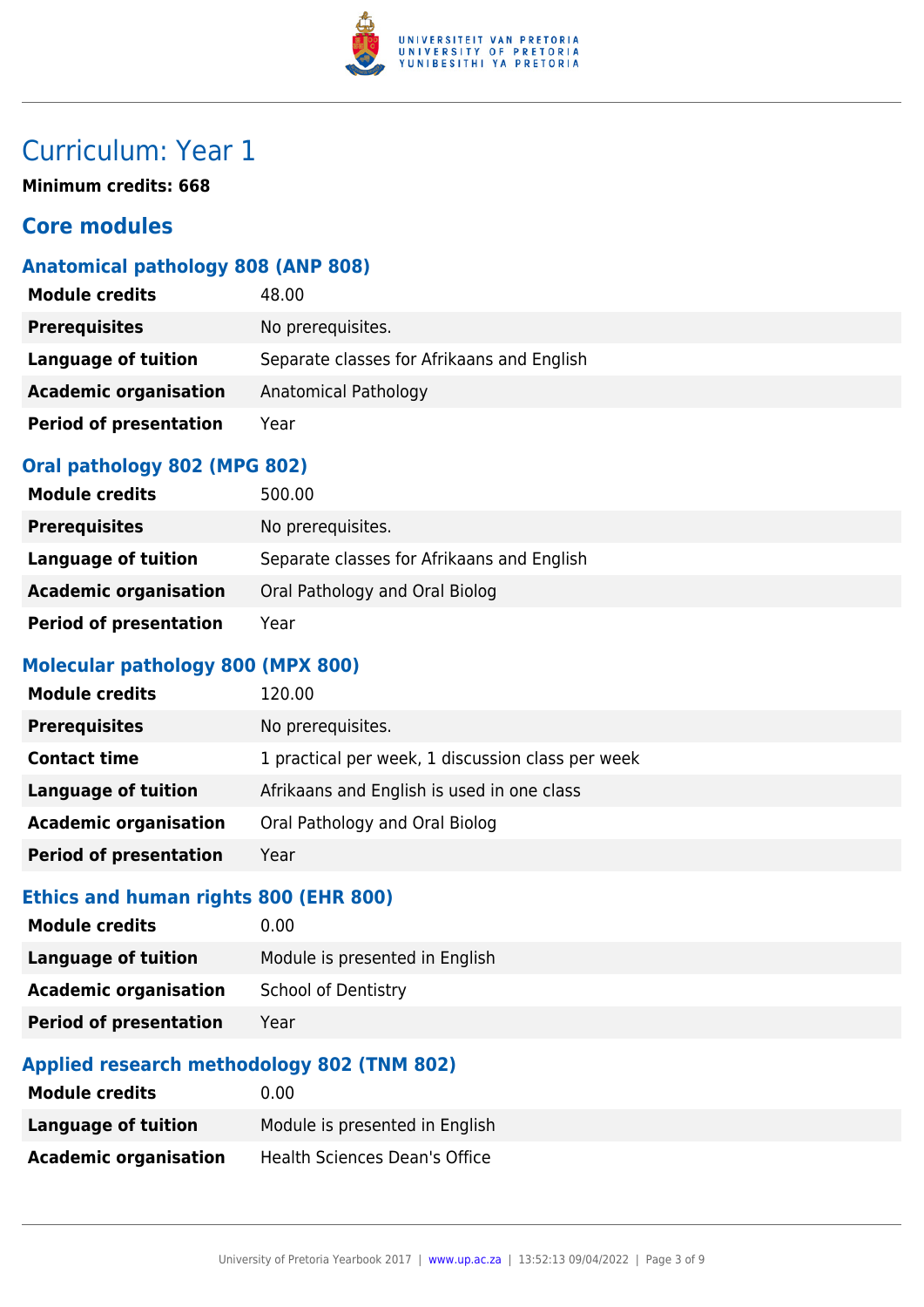

## **Period of presentation** Year

#### **Module content**

\*Attendance module only.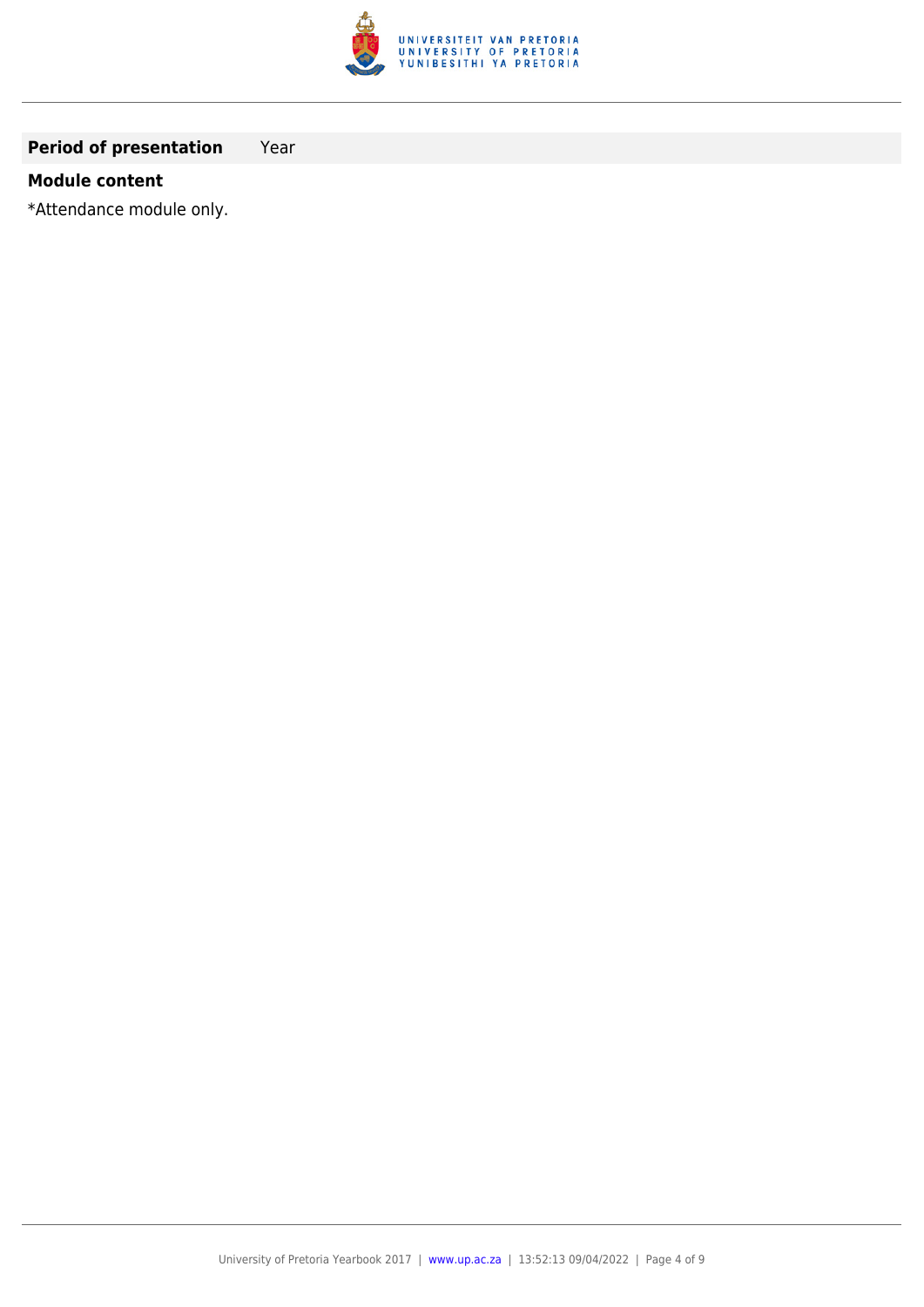

**Minimum credits: 668**

# **Core modules**

# **Anatomical pathology 808 (ANP 808)**

| <b>Module credits</b>         | 48.00                                      |
|-------------------------------|--------------------------------------------|
| <b>Prerequisites</b>          | No prerequisites.                          |
| Language of tuition           | Separate classes for Afrikaans and English |
| <b>Academic organisation</b>  | Anatomical Pathology                       |
| <b>Period of presentation</b> | Year                                       |

#### **Oral pathology 802 (MPG 802)**

| <b>Module credits</b>         | 500.00                                     |
|-------------------------------|--------------------------------------------|
| <b>Prerequisites</b>          | No prerequisites.                          |
| Language of tuition           | Separate classes for Afrikaans and English |
| <b>Academic organisation</b>  | Oral Pathology and Oral Biolog             |
| <b>Period of presentation</b> | Year                                       |

#### **Molecular pathology 800 (MPX 800)**

| <b>Module credits</b>         | 120.00                                            |
|-------------------------------|---------------------------------------------------|
| <b>Prerequisites</b>          | No prerequisites.                                 |
| <b>Contact time</b>           | 1 practical per week, 1 discussion class per week |
| Language of tuition           | Afrikaans and English is used in one class        |
| <b>Academic organisation</b>  | Oral Pathology and Oral Biolog                    |
| <b>Period of presentation</b> | Year                                              |

# **Ethics and human rights 800 (EHR 800)**

| <b>Module credits</b>         | 0.00                           |
|-------------------------------|--------------------------------|
| Language of tuition           | Module is presented in English |
| <b>Academic organisation</b>  | <b>School of Dentistry</b>     |
| <b>Period of presentation</b> | Year                           |
|                               |                                |

## **Applied research methodology 802 (TNM 802)**

| <b>Module credits</b>        | 0.00                           |
|------------------------------|--------------------------------|
| Language of tuition          | Module is presented in English |
| <b>Academic organisation</b> | Health Sciences Dean's Office  |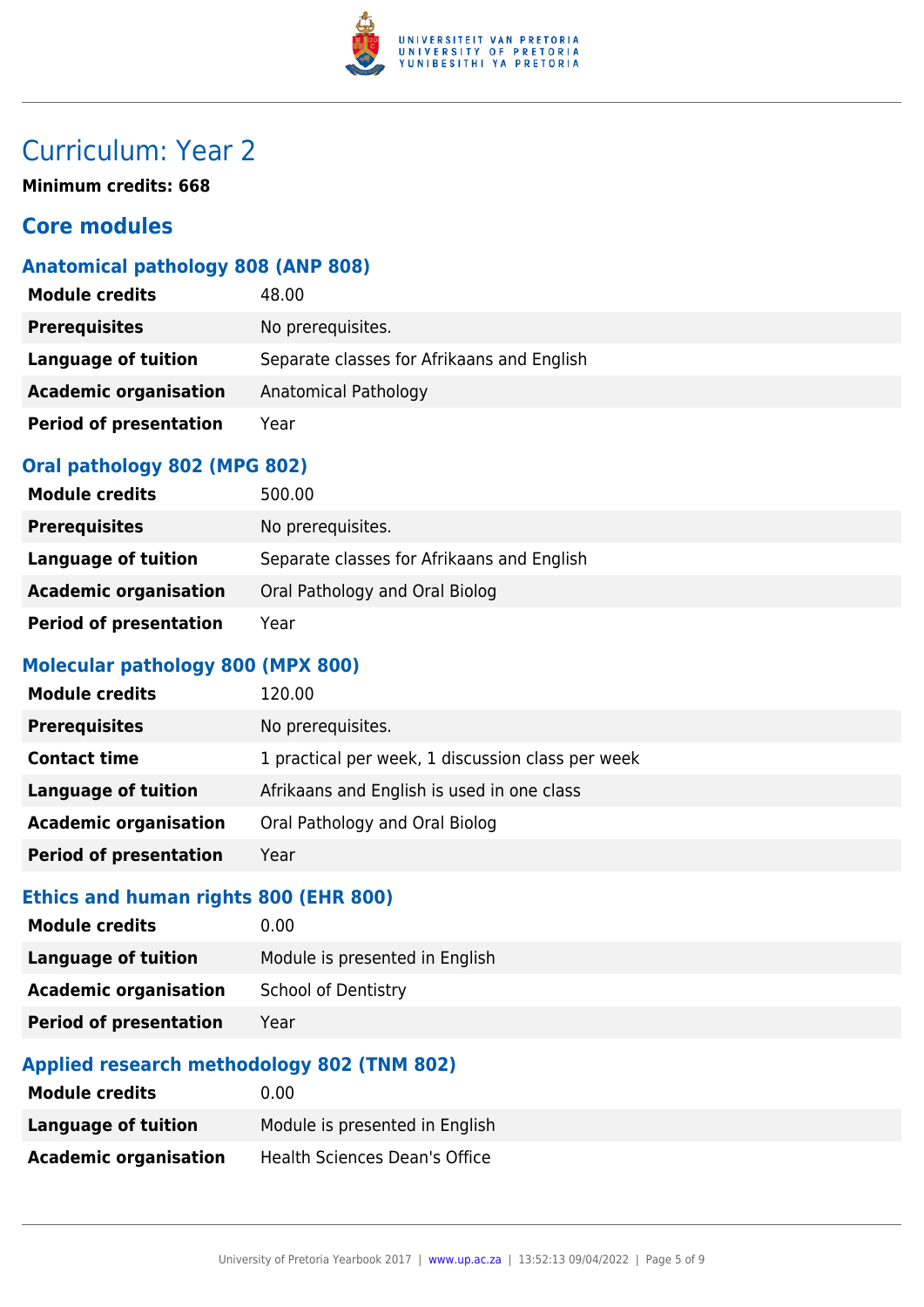

## **Period of presentation** Year

#### **Module content**

\*Attendance module only.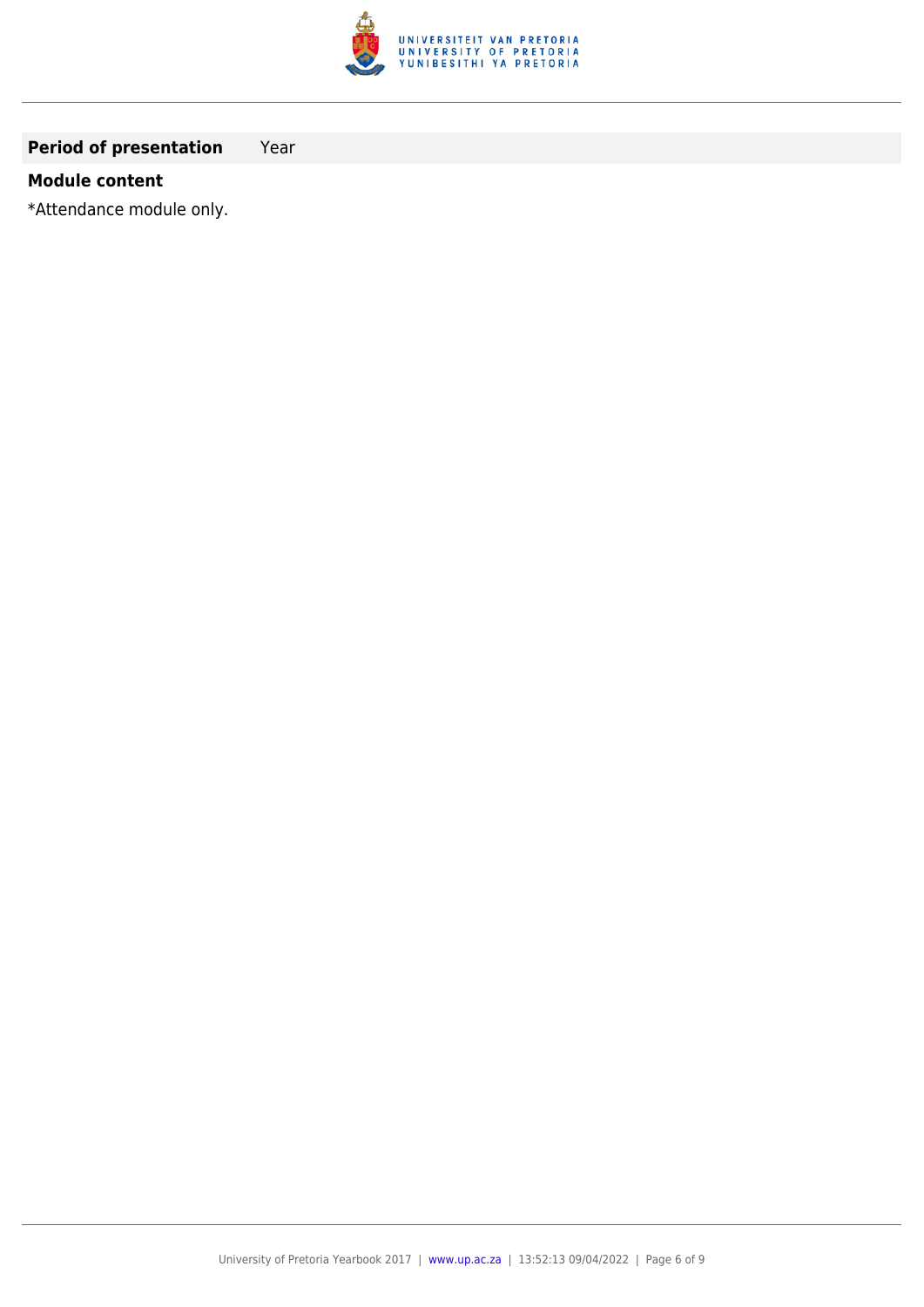

**Minimum credits: 500**

# **Core modules**

### **Oral pathology 802 (MPG 802)**

| <b>Module credits</b>         | 500.00                                     |
|-------------------------------|--------------------------------------------|
| <b>Prerequisites</b>          | No prerequisites.                          |
| Language of tuition           | Separate classes for Afrikaans and English |
| <b>Academic organisation</b>  | Oral Pathology and Oral Biolog             |
| <b>Period of presentation</b> | Year                                       |

### **Ethics and human rights 800 (EHR 800)**

| <b>Module credits</b>         | 0.00                           |
|-------------------------------|--------------------------------|
| Language of tuition           | Module is presented in English |
| <b>Academic organisation</b>  | <b>School of Dentistry</b>     |
| <b>Period of presentation</b> | Year                           |

## **Applied research methodology 802 (TNM 802)**

| <b>Module credits</b>         | 0.00                           |
|-------------------------------|--------------------------------|
| Language of tuition           | Module is presented in English |
| <b>Academic organisation</b>  | Health Sciences Dean's Office  |
| <b>Period of presentation</b> | Year                           |
| <b>Module content</b>         |                                |

\*Attendance module only.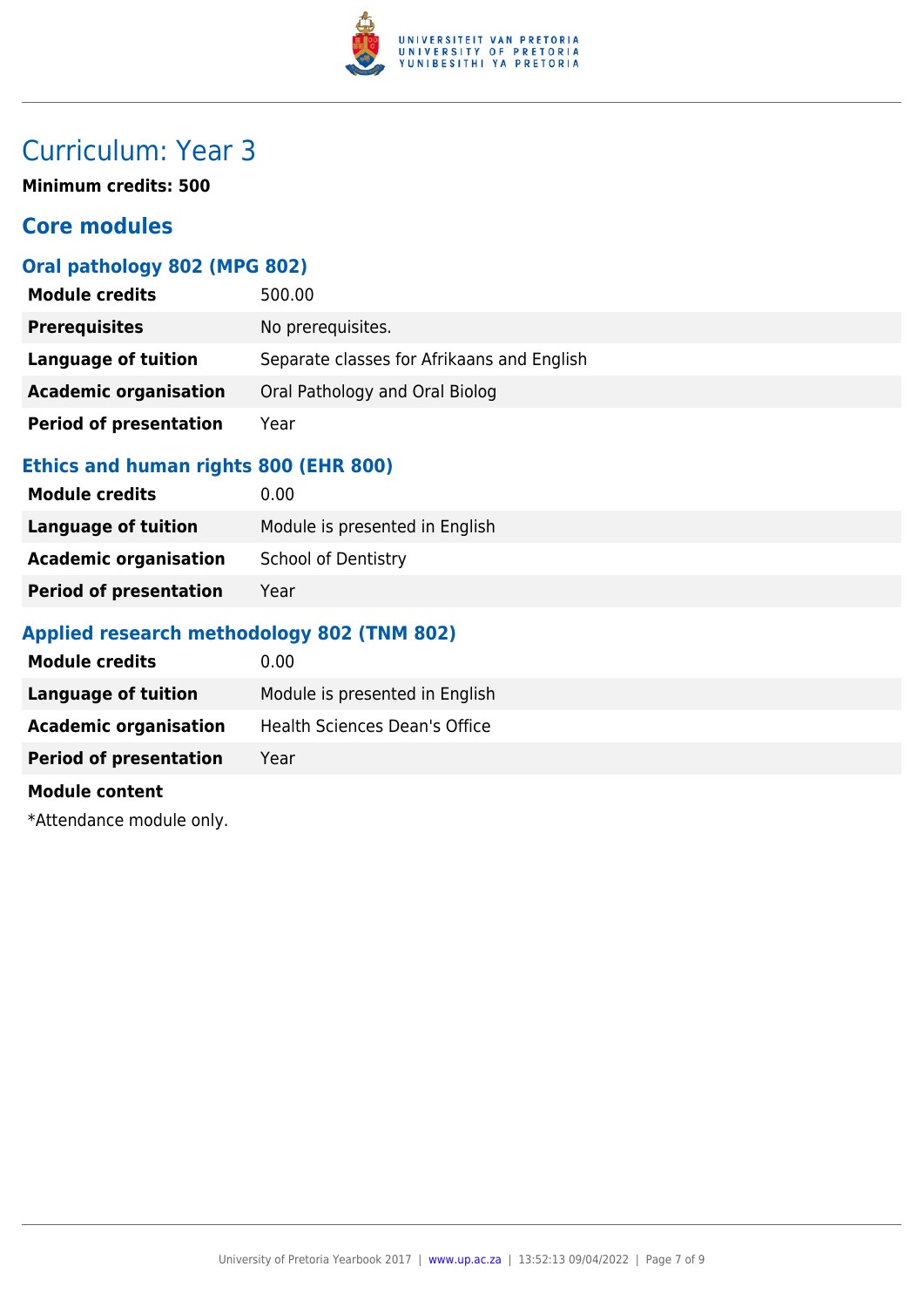

**Minimum credits: 680**

# **Core modules**

#### **Oral pathology 802 (MPG 802)**

| <b>Module credits</b>         | 500.00                                     |
|-------------------------------|--------------------------------------------|
| <b>Prerequisites</b>          | No prerequisites.                          |
| Language of tuition           | Separate classes for Afrikaans and English |
| <b>Academic organisation</b>  | Oral Pathology and Oral Biolog             |
| <b>Period of presentation</b> | Year                                       |

### **Ethics and human rights 800 (EHR 800)**

| <b>Module credits</b>         | 0.00                           |
|-------------------------------|--------------------------------|
| Language of tuition           | Module is presented in English |
| <b>Academic organisation</b>  | <b>School of Dentistry</b>     |
| <b>Period of presentation</b> | Year                           |

#### **Applied research methodology 802 (TNM 802)**

| Module credits                | 0.00                           |
|-------------------------------|--------------------------------|
| <b>Language of tuition</b>    | Module is presented in English |
| <b>Academic organisation</b>  | Health Sciences Dean's Office  |
| <b>Period of presentation</b> | Year                           |
| <b>Module content</b>         |                                |

\*Attendance module only.

#### **Dissertation: Oral pathology 891 (MPG 891)**

| <b>Module credits</b>         | 180.00                         |
|-------------------------------|--------------------------------|
| Language of tuition           | Module is presented in English |
| <b>Academic organisation</b>  | Oral Pathology and Oral Biolog |
| <b>Period of presentation</b> | Year                           |